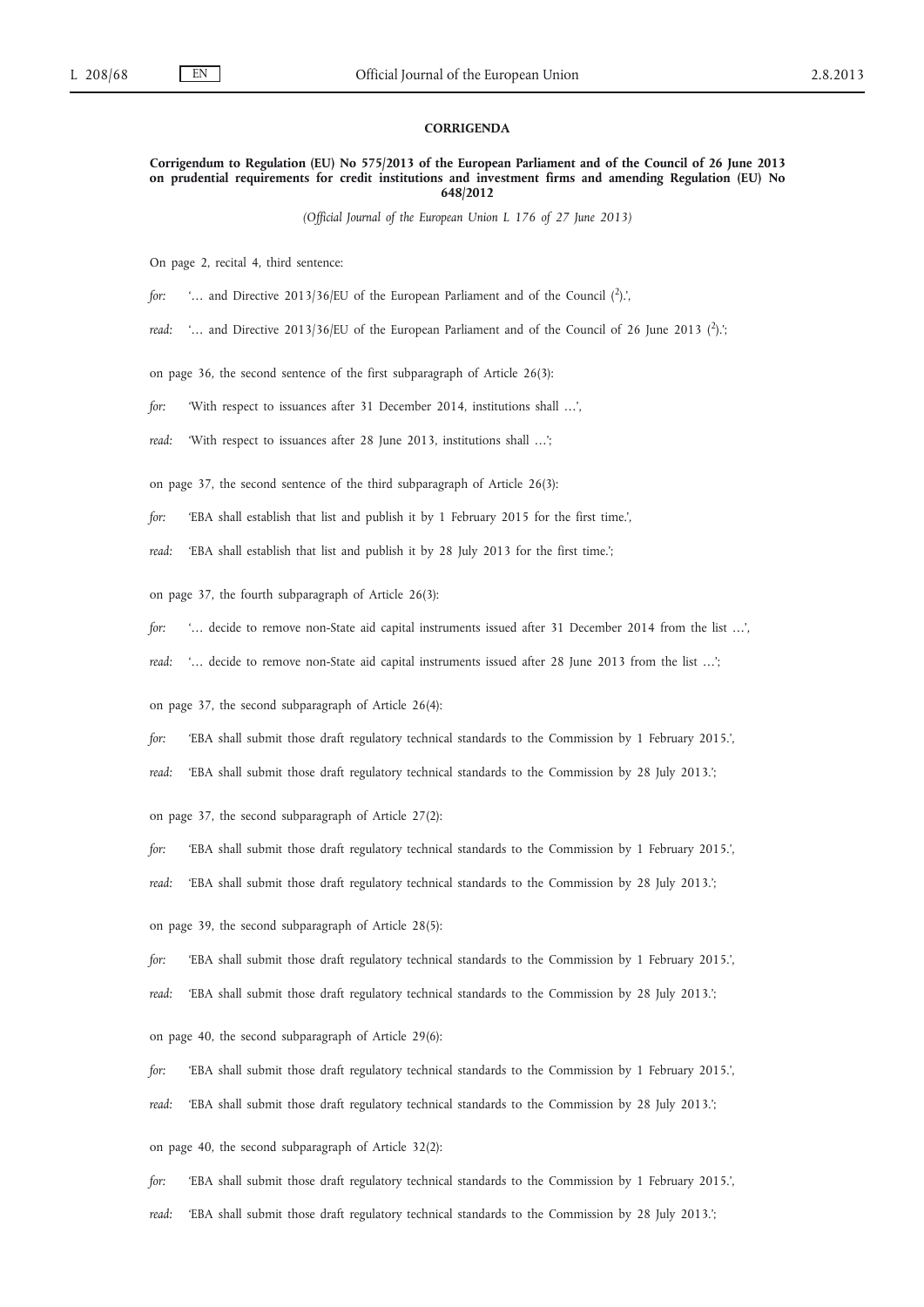on page 42, the second subparagraph of Article 36(2):

- *for:* 'EBA shall submit those draft regulatory technical standards to the Commission by 1 February 2015.',
- *read:* 'EBA shall submit those draft regulatory technical standards to the Commission by 28 July 2013.';
- on page 42, the second subparagraph of Article 36(3):
- *for:* 'EBA shall submit those draft regulatory technical standards to the Commission by 1 February 2015.',
- *read:* 'EBA shall submit those draft regulatory technical standards to the Commission by 28 July 2013.';
- on page 44, the second subparagraph of Article 41(2):
- *for:* 'EBA shall submit those draft regulatory technical standards to the Commission by 1 February 2015.',
- *read:* 'EBA shall submit those draft regulatory technical standards to the Commission by 28 July 2013.';
- on page 48, the second subparagraph of Article 49(6):
- *for:* 'EBA, EIOPA and ESMA shall submit those draft regulatory technical standards to the Commission by 1 February 2015.',
- *read:* 'EBA, EIOPA and ESMA shall submit those draft regulatory technical standards to the Commission by 28 July 2013.';
- on page 50, the second subparagraph of Article 52(2):
- *for:* 'EBA shall submit those draft regulatory technical standards to the Commission by 1 February 2015.',
- *read:* 'EBA shall submit those draft regulatory technical standards to the Commission by 28 July 2013.';
- on page 57, the second subparagraph of Article 73(7):
- *for:* 'EBA shall submit those draft regulatory technical standards to the Commission by 1 February 2015.',
- *read:* 'EBA shall submit those draft regulatory technical standards to the Commission by 28 July 2013.';
- on page 58, the second subparagraph of Article 76(4):
- *for:* 'EBA shall submit those draft regulatory technical standards to the Commission by 1 February 2015.',
- *read:* 'EBA shall submit those draft regulatory technical standards to the Commission by 28 July 2013.';
- on page 59, the second subparagraph of Article 78(5):
- *for:* 'EBA shall submit those draft regulatory technical standards to the Commission by 1 February 2015.',
- *read:* 'EBA shall submit those draft regulatory technical standards to the Commission by 28 July 2013.';
- on page 60, the second subparagraph of Article 79(2):
- *for:* 'EBA shall submit those draft regulatory technical standards to the Commission by 1 February 2015.',
- *read:* 'EBA shall submit those draft regulatory technical standards to the Commission by 28 July 2013.';
- on page 61, the second subparagraph of Article 83(2):
- *for:* 'EBA shall submit those draft regulatory technical standards to the Commission by 1 February 2015.',
- *read:* 'EBA shall submit those draft regulatory technical standards to the Commission by 28 July 2013.';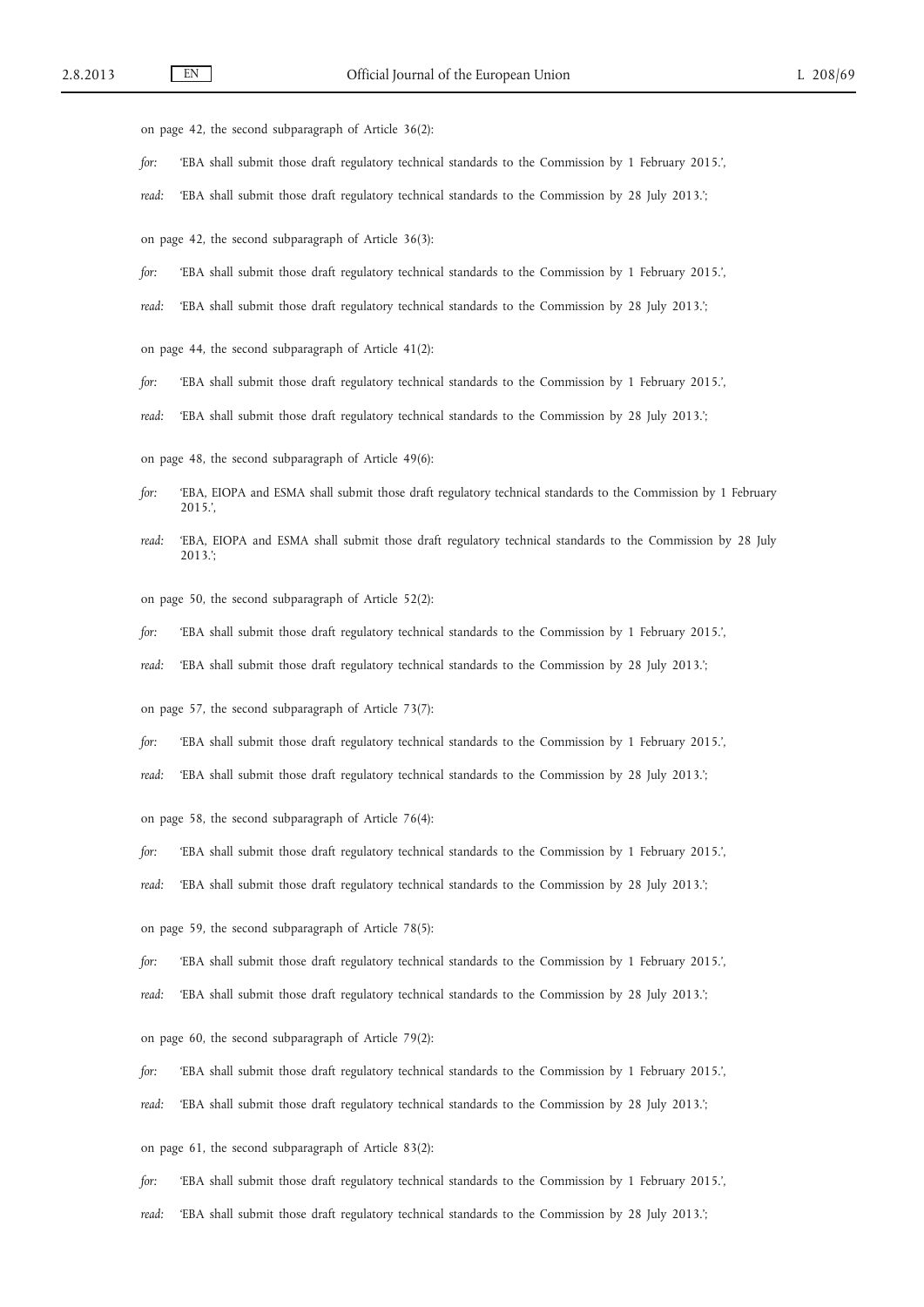on page 62, the second subparagraph of Article 84(4):

- *for:* 'EBA shall submit those draft regulatory technical standards to the Commission by 1 February 2015.',
- *read:* 'EBA shall submit those draft regulatory technical standards to the Commission by 28 July 2013.';

on page 62, the second subparagraph of Article 84(5):

*for:* 'Where, after 31 December 2014, a parent financial holding company …',

*read:* 'Where, after 28 June 2013, a parent financial holding company …';

on page 68, the third subparagraph of Article 99(5):

*for:* 'EBA shall submit those draft implementing technical standards to the Commission by 1 February 2015.',

*read:* 'EBA shall submit those draft implementing technical standards to the Commission by 28 July 2013.';

on page 68, the third subparagraph of Article 99(6):

*for:* 'EBA shall submit those draft implementing technical standards to the Commission by 1 February 2015.',

*read:* 'EBA shall submit those draft implementing technical standards to the Commission by 28 July 2013.';

on page 69, the second subparagraph of Article 101(4):

*for:* 'EBA shall submit those draft implementing technical standards to the Commission by 1 February 2015.',

*read:* 'EBA shall submit those draft implementing technical standards to the Commission by 28 July 2013.';

on page 72, the second subparagraph of Article 105(14):

*for:* 'EBA shall submit those draft regulatory technical standards to the Commission by 1 February 2015.',

*read:* 'EBA shall submit those draft regulatory technical standards to the Commission by 28 July 2013.';

- on page 74, the second subparagraph of Article 110(4):
- *for:* 'EBA shall submit those draft regulatory technical standards to the Commission by 1 February 2015.',
- *read:* 'EBA shall submit those draft regulatory technical standards to the Commission by 28 July 2013.';
- on page 232, the second subparagraph of Article 395(6):
- *for:* '… to apply a large exposure limit below 25 % but not lower than 15 % between 31 December 2014 and 30 June 2015, …',
- *read:* '… to apply a large exposure limit below 25 % but not lower than 15 % between 28 June 2013 and 30 June  $2015, \ldots$

on page 241, the second subparagraph of Article 415(3):

- *for:* 'EBA shall submit to the Commission those draft implementing technical standards for the items specified in point (a) by 1 February 2015 and for the items specified in point (b) by 1 January 2014.',
- *read:* 'EBA shall submit to the Commission those draft implementing technical standards for the items specified in point (a) by 28 July 2013 and for the items specified in point (b) by 1 January 2014.';
- on page 254, the second subparagraph of Article 430(2):
- *for:* 'EBA shall submit those draft implementing technical standards to the Commission by 1 February 2015.',
- *read:* 'EBA shall submit those draft implementing technical standards to the Commission by 28 July 2013.';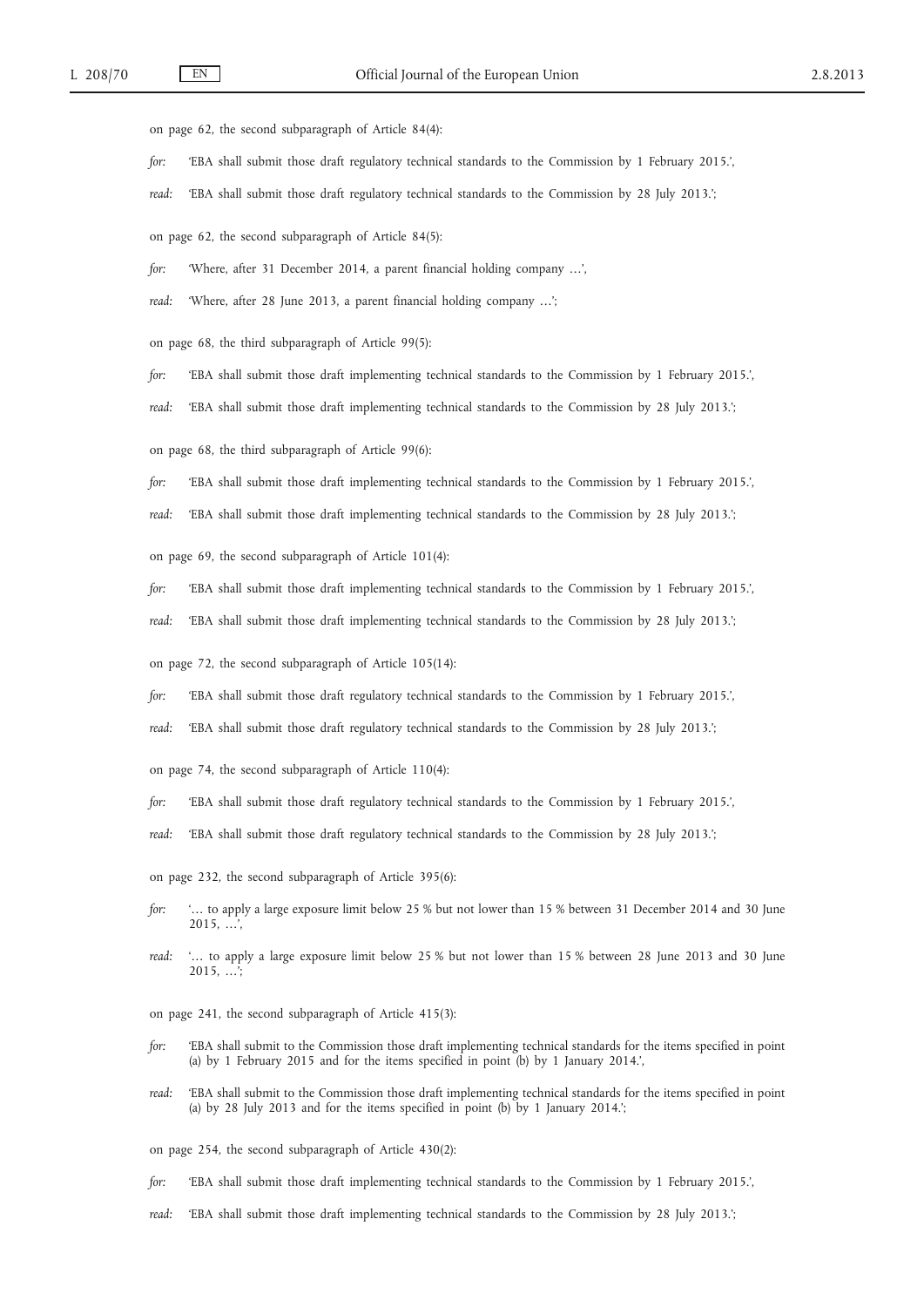- on page 256, the second subparagraph of Article 437(2):
- *for:* 'EBA shall submit those draft implementing technical standards to the Commission by 1 February 2015.',
- *read:* 'EBA shall submit those draft implementing technical standards to the Commission by 28 July 2013.';
- on page 268, Article 462(2):
- *for:* '2. The power to adopt the delegated acts referred to in Articles 456 to 460 shall be conferred for an indeterminate period of time from 31 December 2014.',
- *read:* '2. The power to adopt the delegated acts referred to in Articles 456 to 460 shall be conferred for an indeterminate period of time from 28 June 2013.';

on page 274, Article 478(2):

- *for:* '2. By way of derogation from paragraph 1, for the items referred in point (c) of Article 36(1) that existed prior to …, the applicable percentage for the purpose of point (c) of Article 469(1) shall fall within the following ranges:
	- (a) 0 % to 100 % for the period from 1 January 2014 to 2 January 2015;
	- (b) 10 % to 100 % for the period from 2 January 2015 to 2 January 2016;
	- (c)  $20\%$  to  $100\%$  for the period from 2 January 2016 to 2 January 2017;
	- (d) 30 % to 100 % for the period from 2 January 2017 to 2 January 2018;
	- (e) 40 % to 100 % for the period from 2 January 2018 to 2 January 2019;
	- (f) 50 % to 100 % for the period from 2 January 2019 to 2 January 2020;
	- (g) 60 % to 100 % for the period from 2 January 2020 to 2 January 2021;
	- (h) 70 % to 100 % for the period from 2 January 2021 to 2 January 2022;
	- (i)  $80\%$  to  $100\%$  for the period from 2 January 2022 to 2 January 2023;
	- (j) 90 % to 100 % for the period from 2 January 2023 to 2 January 2024.',
- *read:* '2. By way of derogation from paragraph 1, for the items referred in point (c) of Article 36(1) that existed prior to 1 January 2014, the applicable percentage for the purpose of point (c) of Article 469(1) shall fall within the following ranges:
	- (a) 0 % to 100 % for the period from 1 January 2014 to 31 December 2014;
	- (b) 10 % to 100 % for the period from 1 January 2015 to 31 December 2015;
	- (c) 20 % to 100 % for the period from 1 January 2016 to 31 December 2016;
	- (d) 30 % to 100 % for the period from 1 January 2017 to 31 December 2017;
	- (e) 40 % to 100 % for the period from 1 January 2018 to 31 December 2018;
	- (f) 50 % to 100 % for the period from 1 January 2019 to 31 December 2019;
	- (g) 60 % to 100 % for the period from 1 January 2020 to 31 December 2020;
	- (h) 70 % to 100 % for the period from 1 January 2021 to 31 December 2021;
	- (i) 80 % to 100 % for the period from 1 January 2022 to 31 December 2022;
	- (j) 90 % to 100 % for the period from 1 January 2023 to 31 December 2023.';